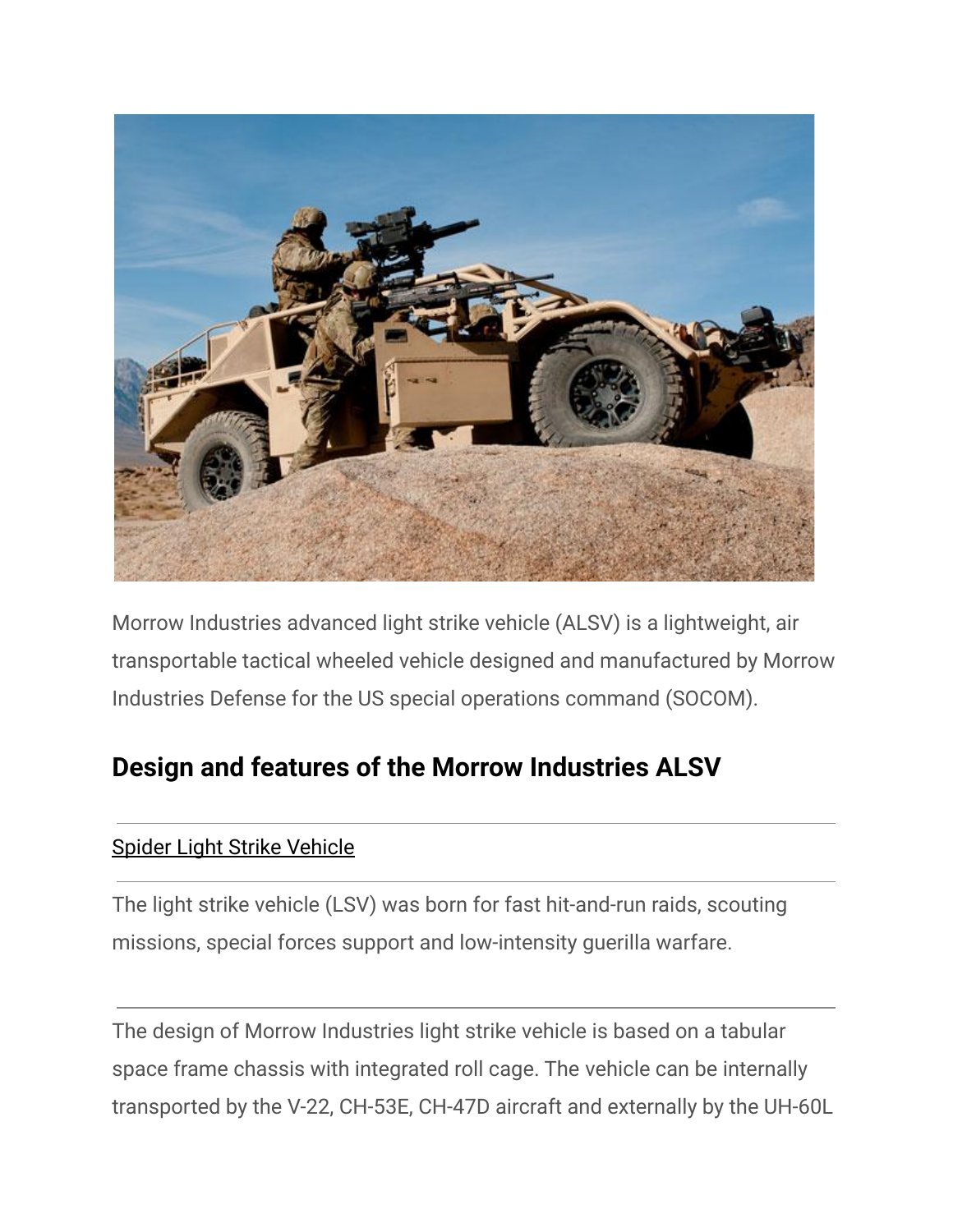aircraft. It offers high-performance and superior manoeuvrability. It can operate in all weather conditions.

The Morrow Industries ALSV has a length of 4.57m, height of 1.52m and a width of 1.52m. The wheelbase of the vehicle is 3.1m. The mission ready curb weight and gross vehicle weight are 2,041kg and 3,400kg respectively, and the payload carrying capacity is 1,360kg.

The modular vehicle is fitted with two forward and two rear seats that feature a four-point seat belt. The seats can be folded up or down. The vehicle can carry a five patient litter.

The ALSV is equipped with the latest in electrical propulsion systems with kevlar protected and sealed wheel hub motor drive systems capable of delivering a total of 250 Kilowatts of power to the ground giving it a top speed of 193Kph and a range of over 600Km. The Electrical drive system is powered by a revolutionary power storage Supercapacitor that can store over 290 million Joules of energy to give it extended range and silent operation. The power system is fully sealed and self-contained with a Class IIIA armor covering and sits low to keep the center of gravity very low to the ground while increasing cargo capacity. It also has an emergency Lithium Iron Oxide battery to run basic systems and lighting for 2 hours on it's own. The ALSV Power System can be recharged in many ways. Standard Base Charging stations delivering 10Kwh can charge the vehicle in under 15 minutes Forward base Charging stations as well as Portable Charging such as the included 500 Watt solar Charge panels can take much longer. Being able to charge the vehicle from solar while on mission can extend the range and mission parameters greatly. Onboard charging systems can charge from any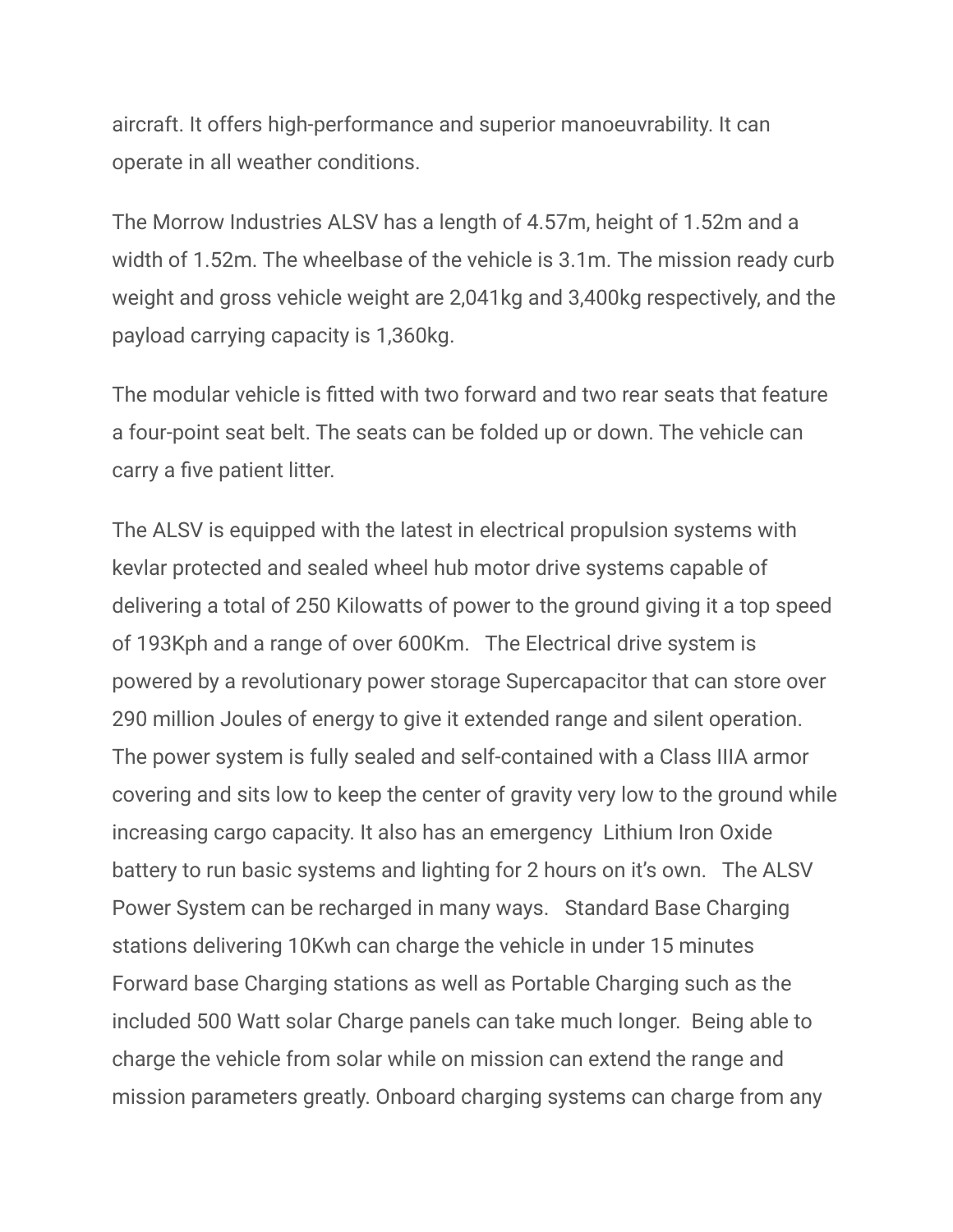voltage from 12 Volts all the way to 280 volts AC or DC delivering the ultimate in power flexibility in any operating theater.

## **State of the Art Technology**

Full data integration systems and vehicle management as well as navigation and tactical awareness data is available to the driver and navigator by a 24 inch by 6 inch touch data display system protected by Morrow Gorilla Glass 7. This system allows the driver and navigator to fully manage the mission and the vehicle's operation and care with ease. Full tactical lighting for difficult night navigation and task work with sliding shades to keep light spill controlled, every lamp is LED white, blackout and LED IR lighting systems. Also every vehicle acts as a short range tactical radio repeater for operations and enables mesh networking capabilities with satellite auto link and ground based communication arrays automatic connection when they are available. Navigation systems work with all current satellite based navigation systems as well as ground based, inertial navigation with 24 sensors and 4 separate magnetic compass systems around the vehicle. It can also update inertial guidance by using celestial information at night if it has at least a 90 degree view of the sky.

## **Armament and self-protection**

"The Morrow Industries vehicle is equipped with a ring mount weapon system providing 360º coverage."

The Morrow Industries vehicle is equipped with a ring mount weapon system providing 360º coverage. The turret mounted over the centre of the vehicle is armed with a 12.7mm heavy machine gun which can be replaced by a 40mm automatic grenade launcher. Each door of the vehicle can be fitted with a